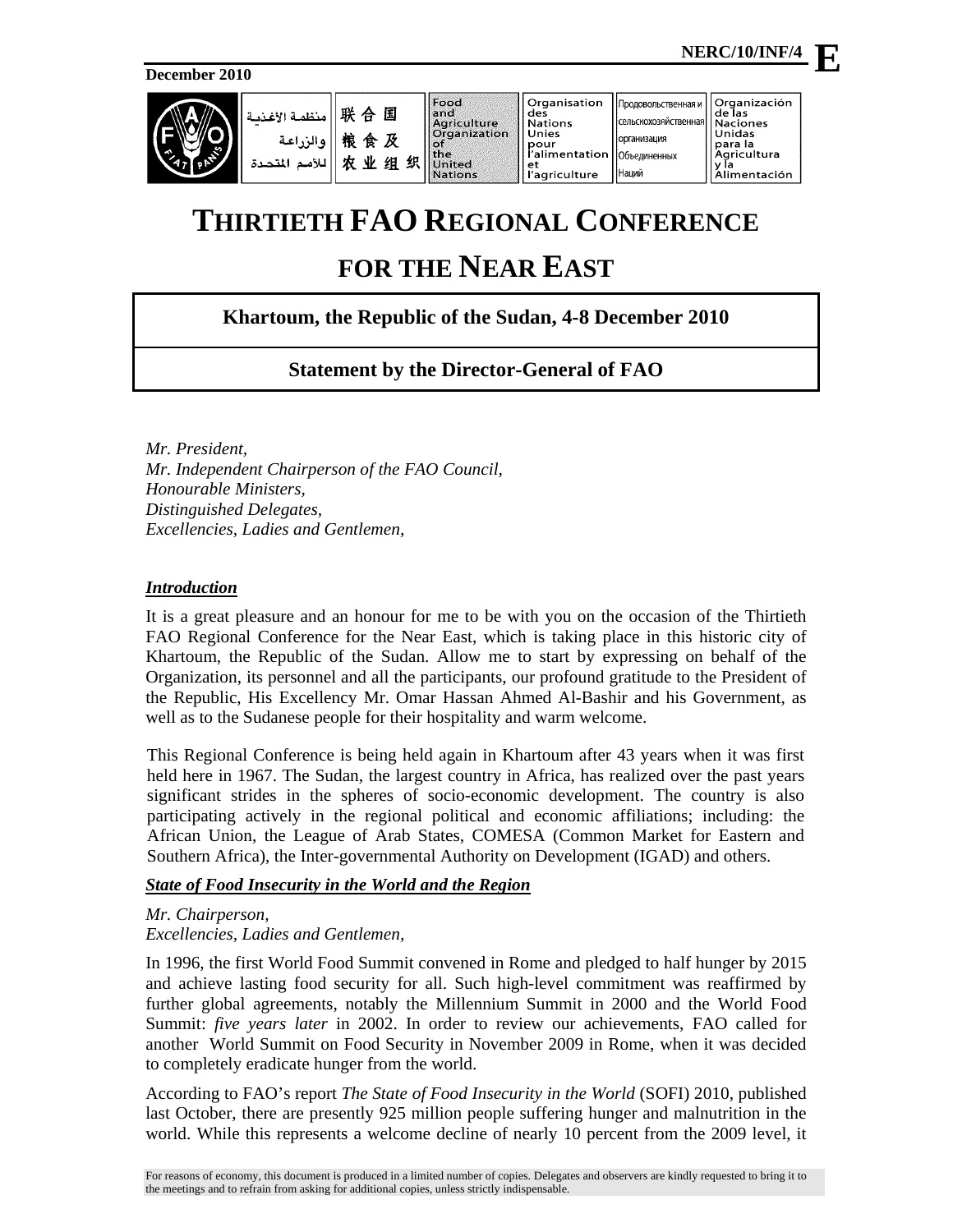remains unacceptably high. This decline is largely due to improved economic growth foreseen in 2010, particularly in the developing countries, and the fall in international food prices since mid-2008.

In addition, today 100 countries require emergency assistance to rebuild their agricultural productive capacity and there are 30 in a situation of food crisis. As a consequence, the level of the FAO emergency assistance programme in these countries amounts to 1.1 billion US dollars, involving 2000 experts and technicians.

The situation in member countries of the Near East Region mirrors the world situation, with more people suffering from hunger and malnutrition. The number of hungry and undernourished people in the region in 2010 is estimated at 37 million. This represents an increase of 17 million people relative to the base period of the 1996 World Food Summit. Nevertheless, it corresponds to a reduction of 5 million people from the 2009 level.

Huge disparities exist among the Near East countries in terms of the level and prevalence of undernourishment and in the progress in meeting the Millennium Development Goals. The conflict zones in the Region, notably Afghanistan, Gaza Strip and the West Bank, Iraq, Somalia, the Sudan and Yemen are source of serious concern.

### *Agricultural Production in the Region*

In 2008/09, cereal production for the Region as a whole stood at 160 million tonnes, which is 5 percent less than in 2006/07. As a result, food imports increased by 11.5 percent during the same period, from 61 million tonnes to 68 million tonnes. Severe droughts and unheralded heat stresses, which hit several countries in the Region in 2008/09, were the main factors behind the drop in cereal production. A better improvement was recorded in the livestock sector, where meat production increased by 5 percent between 2006/07 and 2008/09.

Fishery and aquaculture production is assuming an increasing importance given the rich marine and freshwater biodiversity in the Region, but its pace of growth remains modest. Total capture fisheries and aquaculture production amounted to five million tonnes in 2008, with aquaculture accounting for more the 24 percent.

While the Region is regarded as low forest cover compared to the rest of the world, the forest sector contributes more than 7 billion US dollars to the regional gross domestic product. The effects of climate change on the natural ecosystems are contributing to the degradation of forests and rangelands and to faster desertification in the Region.

### *Main Challenges and Priorities for the Future – the Region within the Global Context*

Agricultural production will need to increase by 70 percent in the world and to double in the developing countries in order to feed a global population expected to reach 9.1 billion in 2050. Almost all of this demographic growth will take place in developing countries, and primarily in urban zones. Moreover, the increasing volatility of agricultural commodity prices is becoming a major problem that requires special attention. Also, there is the impact of climate change on agricultural production.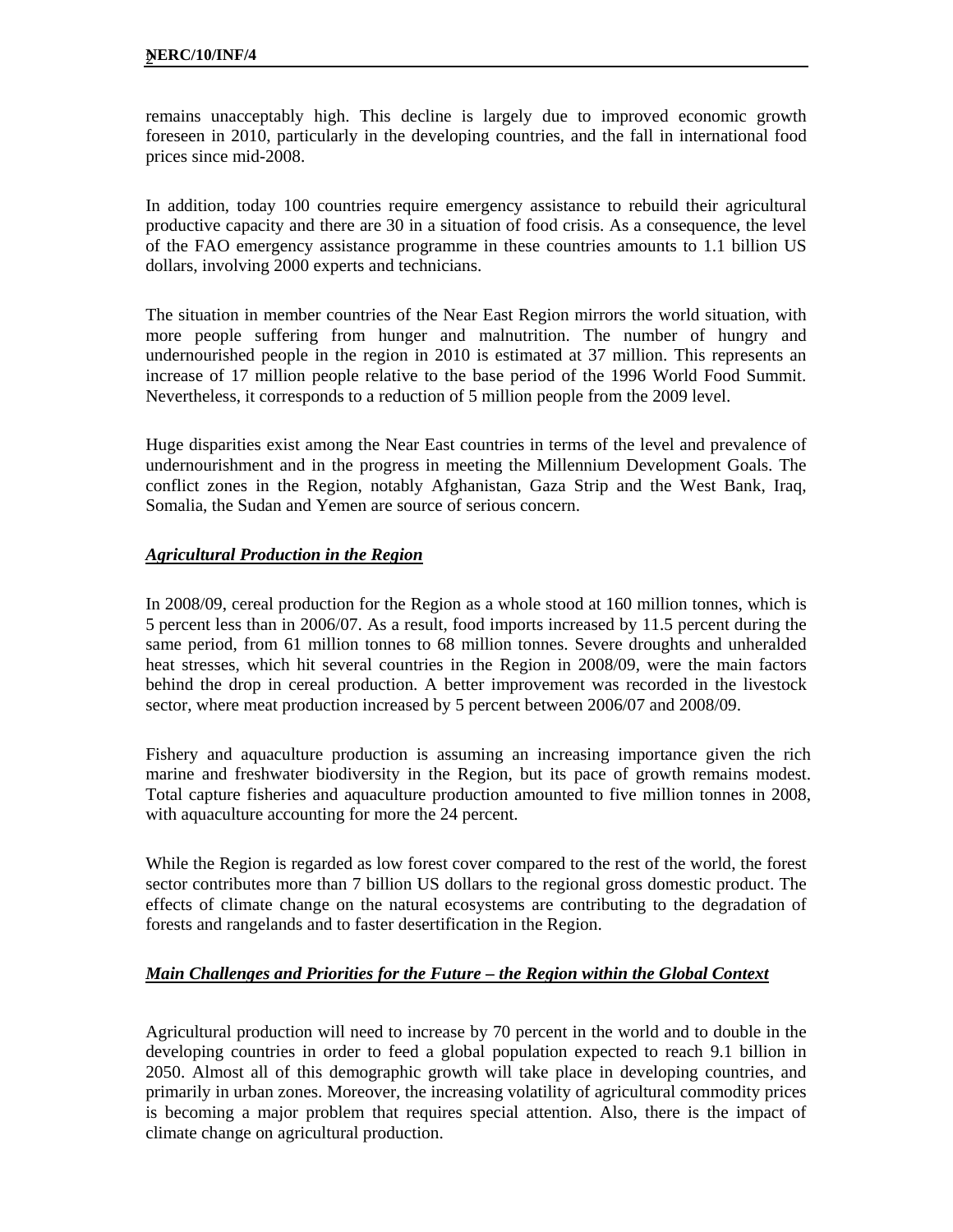Strong political will and adequate financial resources will be needed if we are to rise to the challenge of banishing hunger from the world. Decision taken must be followed by actions commensurate with the goals set.

Agricultural production and productivity need to be increased in developing countries, and particularly in low-income food-deficit countries, and to strengthen the resilience of their production systems by boosting investment in rural infrastructure – water schemes, rural roads, storage facilities, cold chains, slaughterhouses, communication networks and so forth, but also by using modern factors of production.

Official development assistance to agriculture should reach 44 billion US dollars per year and developing countries must themselves devote a greater portion of their budgets to the sector. The share of agriculture in public expenditures in low-income food-deficit countries must be brought to at least 10 percent.

The Near East Region is characterized by a mosaic of very different countries in terms of resources and socio-economic conditions. The total area covered by the 30 countries of the Region is vast and is spread on widely diverse land and water resources. Moreover, several countries in the Region have the largest fossil fuel reserves in the world. The Region is home to 10 percent of the world population, accounts for 6 percent of the world agricultural labor force and, in 2008, contributed about 5 percent of the world GDP.

The three major challenges to attain food security in the Region are: (i) limited water and land resources; (ii) rapid population growth; and (iii) heavy dependence on food imports. Per capita availability of renewable water resources in the Region is currently around 1,050 cubic meter per year, compared to a global annual average of 8,900 cubic meter per person, and it is projected to drop by half by the year 2050.

While agricultural yields have improved in some countries, overall regional productivity lags behind other regions. On average, cereal yields in the Region are currently about half the world average, and the gap is widening. It is projected that the deficit in cereals will more than double between 2000 and 2030. This growing food deficit makes the majority of the Near East countries more dependent on imports and, therefore, vulnerable to shocks in international and domestic markets.

It is vital to boost investment in agriculture to increase productivity. Contrary to the period between the 1970s and 1980s, public expenditures on agriculture in the Region have been very low in the past few years, particularly in relation to the contribution of agriculture to GDP. While the share of agriculture in GDP is about 12 percent for the Region, its share national public expenditures does not exceed 5 percent. In recent years, the Region has seen an increase in intra-regional investments in agriculture which are growing amidst the global financial crisis and the expected lower levels of foreign direct investment.

The prevailing conditions in the Region look more encouraging for economic cooperation and investment compared with the second half of the 20th Century. Increased intra-regional cooperation, through increased trade and investment, continues to generate a great interest in the Near East.

#### *Agenda of the Regional Conference*

*Mr. Chairperson, Excellencies, Ladies and Gentlemen,*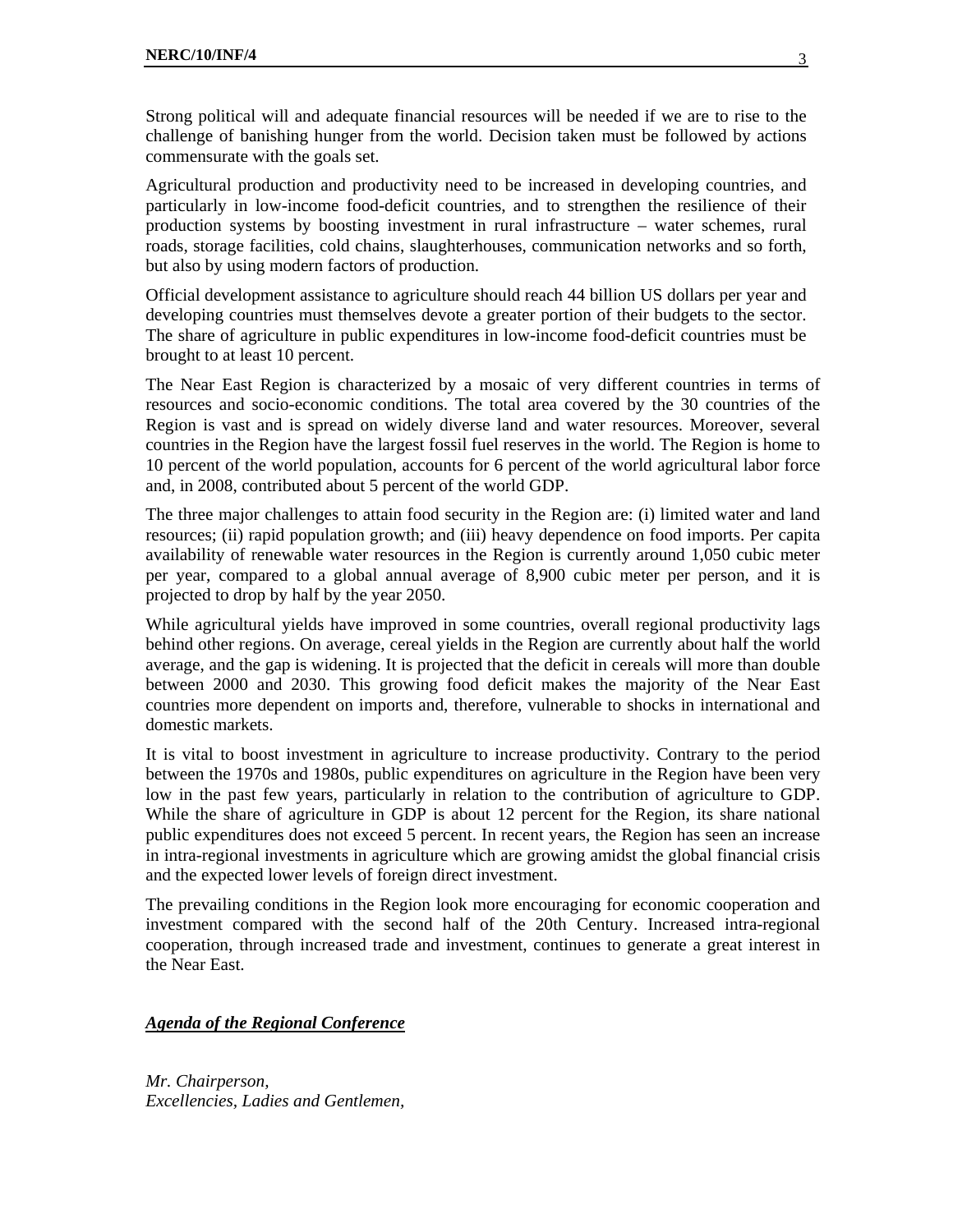During this thirtieth session of the Regional Conference, you will be informed of FAO's activities in the Region and you will have an opportunity to discuss implementation of the Immediate Plan of Action (IPA) for FAO renewal, establishment of the network of decentralized offices and reform of the Committee on World Food Security. The Conference will also offer the opportunity to review and debate the draft Regional Priority Frame work which represents the outcome of a wider consultation between FAO and your countries during the last two years. The document identifies regional priority areas of action for achieving Goals and Strategic Objectives under the Strategic Framework in the Region

### *FAO Reform*

FAO is currently undergoing the most profound process of reform within the United Nations system. It is renovating the Organization's work procedures and the way it executes its mandate and delivers its services to Member Nations.

Implementation of the Immediate Plan of Action (IPA) has been a primary objective for both Member Nations and the Secretariat since its adoption by the FAO Conference in November 2008. The main actions of the IPA concern mainly the following elements: the adoption of a planning framework and a new results-based approach; decentralization and a greater delegation of authority; organizational streamlining; improvement of human resource management; and a more effective governance system.

Since last January, the Regional Offices have assumed the responsibility of overseeing the programme and budget of technical activities in the Region and are progressively taking over the technical work of the country offices. In addition, staff in the Regional Offices have been trained to take over responsibility for activities conducted under the Technical Cooperation Programme (TCP).

A comprehensive restructuring of FAO headquarters was initiated in 2009 to align the Organization's administrative structure with the objectives of the results-based framework and will be completed in 2012. One of its key elements has been the elimination of 40 Director-level positions to lighten the structure and hierarchy of the Organization.

The Independent Chairperson of the Council will explain in greater details the nature of the ongoing activities, especially those undertaken by the Representatives of Member Nations.

### *Reform of the Committee on World Food Security (CFS)*

Last November, the thirty-sixth session of the FAO Conference approved another major reform: that of the Committee on World Food Security (CFS). The purpose of CFS reform is to improve the governance of world food security, using existing structures and programmes and creating effective partnerships. Thus the CFS becomes a true international and intergovernmental body for the fight against hunger.

The CFS, under its renovated framework, held its first session in October 2010. The session was characterized by a new spirit of openness and focused on tangible results. The CFS now comprises a high-level panel of experts, which will allow members to take the proper decisions based on objective and impartial scientific studies and analyses.

At country level and under the authority of governments, it is essential to establish partnerships, building upon thematic groups and national alliances for food security. This should provide support to the national authorities responsible for ensuring a rational allocation and utilization of budgetary resources, official development assistance and direct domestic and foreign private investment. Thus, the new Committee on World Food Security